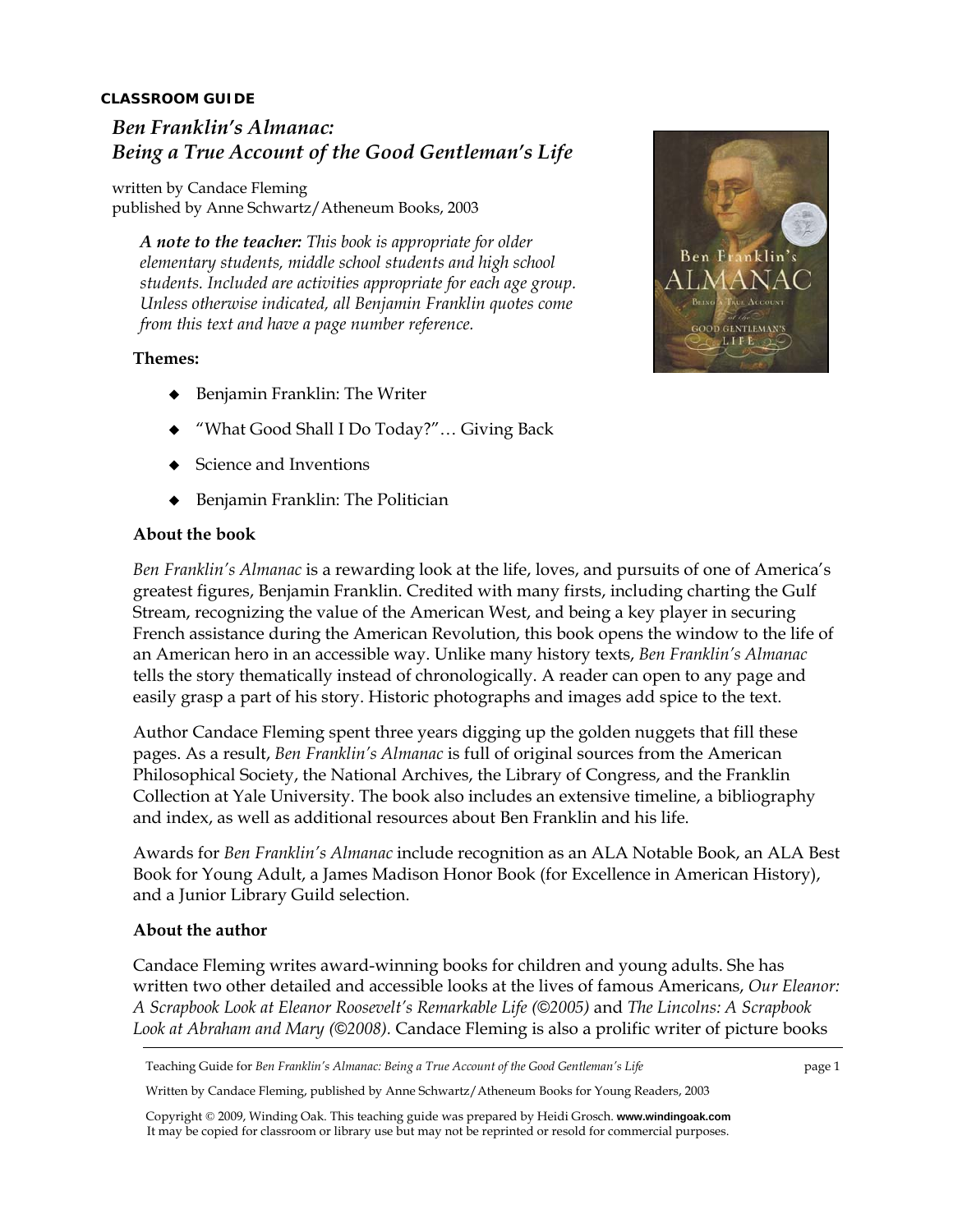such as *Muncha! Muncha! Muncha!, Gabriella's Song,* and *When Agnes Caws,* all ALA Notable Books as well as *The Hatmaker's Sign: A Story by Benjamin Franklin.* 

# **Things to think about before you read the book**

- What makes a life remarkable?
- What makes a person worth remembering?
- Who is someone from the past, either someone you knew personally or someone from history, whom you remember? Why were they important enough to remember?
- How would someone describe you? Think about more than your physical characteristics and activities. What kind of person are you inside?
- What inventions do you think have made the greatest difference in the way we live our lives today?
- Have you ever invented anything?
- What do you know about the Revolutionary War (the war between England and the American colonies)?
- Have you ever read a book? A magazine? A newspaper? Do you know that they were printed on a press? What do you know about printing presses? Have you ever see one?
- Have you ever heard of the following documents: The Declaration of Independence and the Constitution? What are they?
- Does anyone you know wear glasses? Bifocals? Do you know what bifocals do?
- How do people today heat their homes? How do you think people used to heat their homes?
- Who discovered electricity? Do you know how electricity was discovered?
- Are discoveries (and inventions) immediate or do they happen over time (with lots of trial and error….)?

Teaching Guide for *Ben Franklin's Almanac: Being a True Account of the Good Gentleman's Life* page 2

Written by Candace Fleming, published by Anne Schwartz/Atheneum Books for Young Readers, 2003

Copyright © 2009, Winding Oak. This teaching guide was prepared by Heidi Grosch. **www.windingoak.com**  It may be copied for classroom or library use but may not be reprinted or resold for commercial purposes.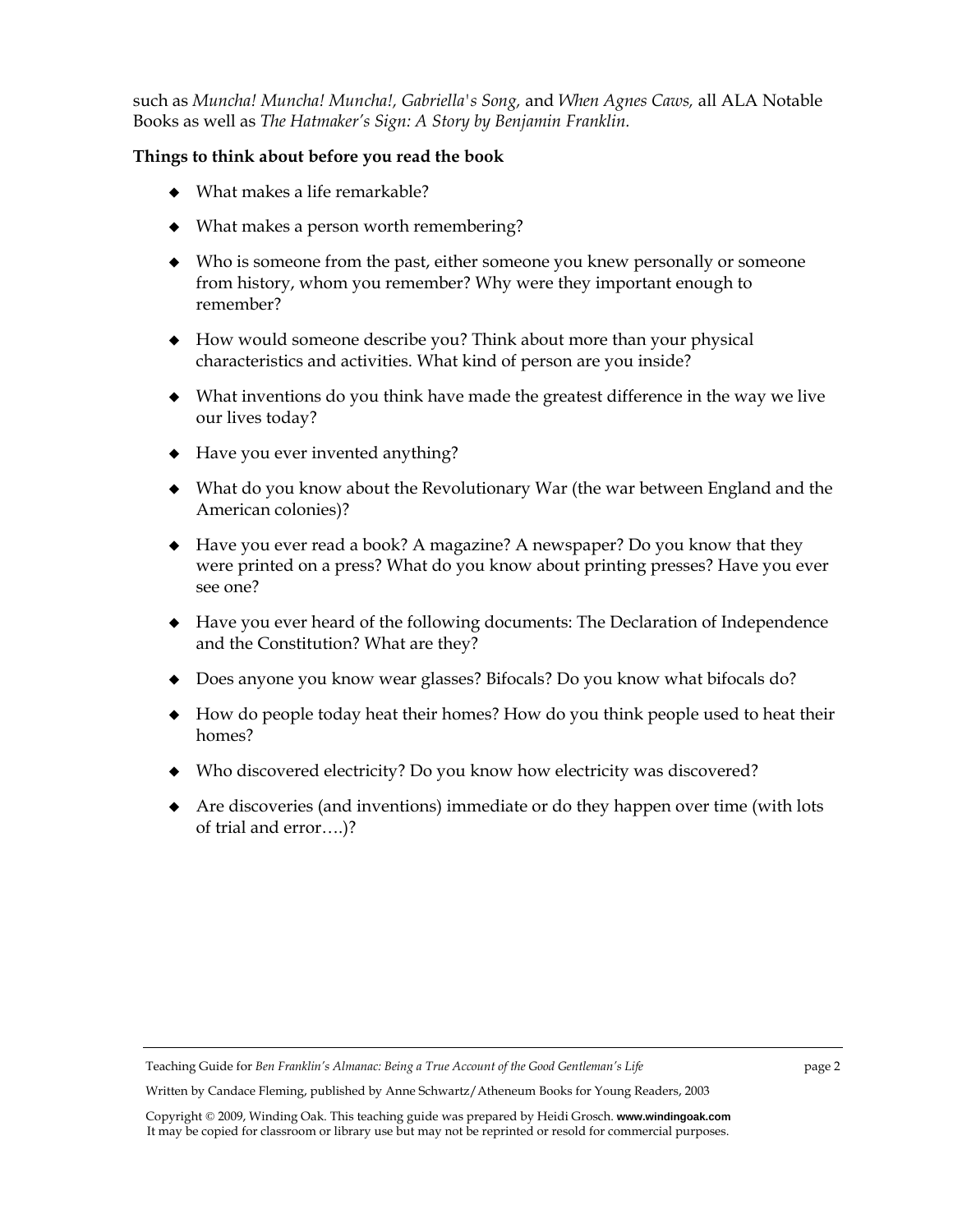# *Benjamin Franklin: The Writer*

*"Good writing should be smooth, clear and short, and the art of saying little in much must be avoided at all costs. In written discourse, every needless thing gives offense and must be eliminated… Had this always been done, many large and tiresome volumes would have shrunk into pamphlets, and many a pamphlet into a single period." (pg. 23)* 

Benjamin Franklin had a lot to say, and in his lifetime published articles, essays, almanacs, pamphlets, etc. He was the only one of our founding fathers to sign all four of the major documents in early American history: The Declaration of Independence (1776), the Treaty of Alliance (1778), the Treaty of Paris (1783), and the Constitution of the United States (1787). From 1732-1758 he published *Poor Richard's Almanac* which at the time was the second most widely read book in the colonies (the Bible was first). But good writing didn't come without hard work. Benjamin Franklin trained himself to write well and he made an effort to improve his vocabulary. The following exercises are based on his own efforts.

# **CLASSROOM ACTIVITY: AN EXERCISE TO IMPROVE WRITING STYLE**

- 1. Read an article in the newspaper.
- 2. Write down the key points. Key points are the most important facts or ideas in the article. You might think of this by deciding what you would repeat in a conversation with a group of friends.
- 3. Write your own article based only on the key points. Do not try to copy the article you just read.
- 4. Compare the two articles. How are they the same? How are they different? Did you leave out anything important? Which article do you think is better ... and why?

## **CLASSROOM ACTIVITY: POETRY TO PROSE**

Franklin practiced writing in rhyme to force himself to find words that fit into the structure and still made sense. This was a wonderful way to improve his vocabulary.

1. Write a rhyme about something ordinary (i.e., how you started the day, a piece of fruit, or your favorite sport). Use the structure A-A, B-B (the last word of the first two lines rhymes as does the last word in the last two lines). For example:

# *My Day*

*I woke up this morning to sunshine so bright It glowed in the sky (it didn't at night), I threw off the covers, put my feet on the floor Went to the dresser and opened the drawer.*

*I took out my socks, a shirt and some jeans Went down to breakfast and ate nectarines*

Written by Candace Fleming, published by Anne Schwartz/Atheneum Books for Young Readers, 2003

Teaching Guide for *Ben Franklin's Almanac: Being a True Account of the Good Gentleman's Life* page 3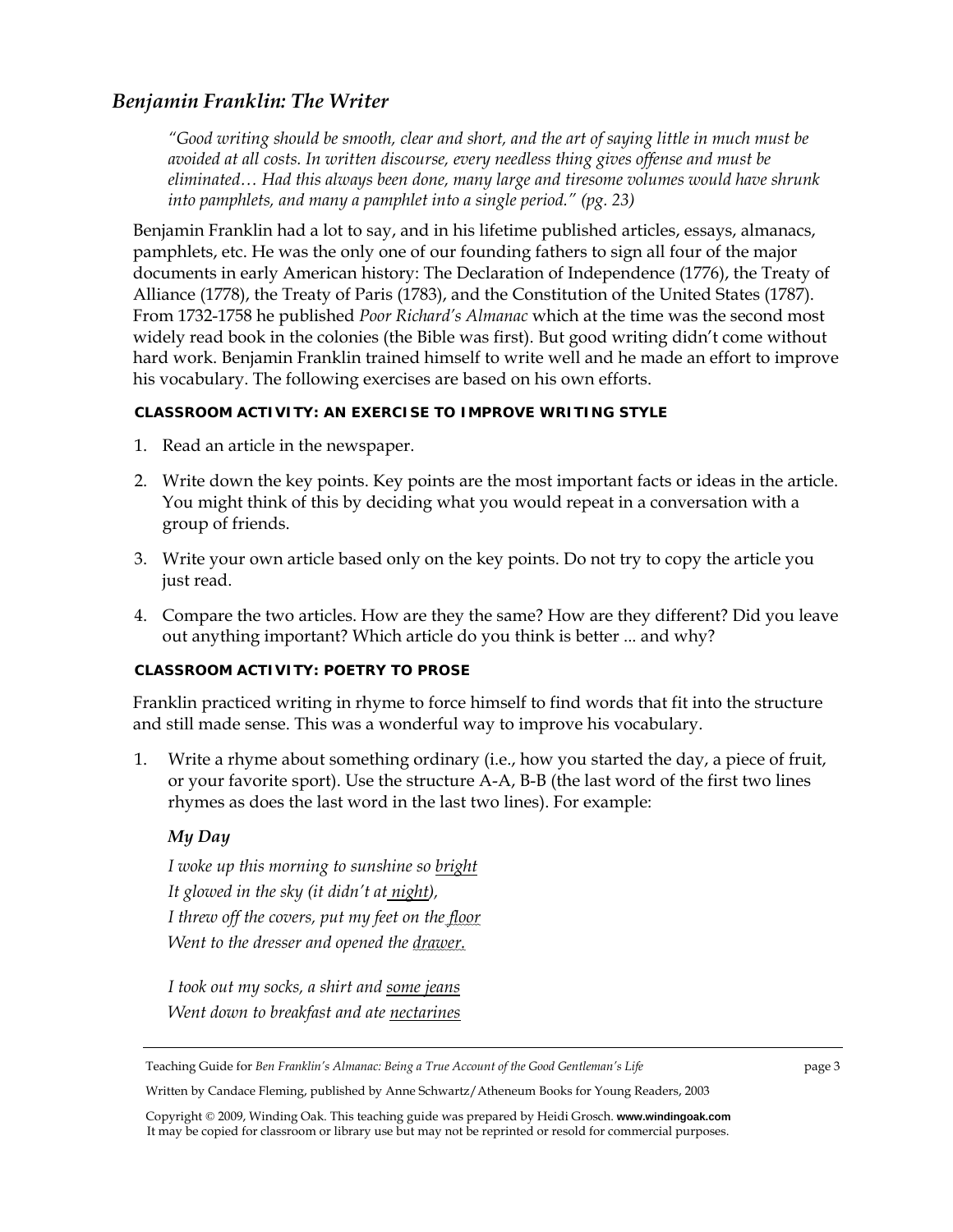*Then ran to the bus, didn't want to be late Found one empty seat, in a spot next to Nate.* 

2. Write the rhyme in prose, creating a story that doesn't rhyme. For example:

# *My Day*

When I woke up this morning it was bright and sunny. It must have been late because the sun was high in the sky. At night it was dark, and I didn't have to close my curtains, but that wasn't true when the sun was out! I threw off my covers and jumped out of bed. BRRRR! The floor was cold! I hopped and skipped over to my dresser and got some socks, jeans, and a shirt, getting dressed as quickly as I could. Now at least I was a little warmer. Downstairs in the kitchen I grabbed a couple of nectarines from the bowl on the table and ran out the door. I didn't want to be late for the bus because it didn't wait for anyone. There was only one seat left, next to my friend Nate.

3. *Optional Activity*: Use a piece of existing prose and make it into a rhyme or use a piece of existing poetry and write it as a piece of prose.

## **CLASSROOM ACTIVITY: IMPROVING VOCABULARY**

Write one new word on the calendar every day and challenge the students to use it. Students can bring in new words, find words in their school textbooks, or copy words from the news.

If your school is focusing on improving vocabulary, you may wish to consider hosting a vocabularly parade, based on Debra Frasier's book, *Miss Alaineus: a Vocabulary Disaster* (Harcourt, 2000). This program allows visual learners to be creative and have fun with word definitions, a not-so-sly way of involving students of every age in learning new words. There are many helpful hints on Ms. Frasier's website: **www.debrafrasier.com/pages/books/msa.html**

## **CLASSROOM ACTIVITY: CREATING A NEWSPAPER**

*"…the freshest advices foreign and domestick." (pg. 24)* 

Benjamin Franklin was an excellent newspaper man, and his paper (*The Pennsylvania Gazette*, first published in 1729) quickly became the largest newspaper in America, with distribution from New York to Virginia (pg. 24). Copies can be found at **www.accessible.com.** 

- 1. Have the class start a newspaper to be distributed to all the other classes in the school. Call it "The Name of your Classroom Gazette." Focus on events in the school and the local community.
- 2. Ben Franklin's paper was different because he asked his readers to report any interesting news. Ask the other students in the school to report what is going on in their classrooms and write about it. Assign students teachers and staff to interview. Include at least one interview (profile) in each issue. Commit to publishing one issue every month for the entire school year. If you choose not to distribute it to the entire school, consider sending the paper home (in lieu of a note to the parents) once a month.

Teaching Guide for *Ben Franklin's Almanac: Being a True Account of the Good Gentleman's Life* page 4

Written by Candace Fleming, published by Anne Schwartz/Atheneum Books for Young Readers, 2003

Copyright © 2009, Winding Oak. This teaching guide was prepared by Heidi Grosch. **www.windingoak.com**  It may be copied for classroom or library use but may not be reprinted or resold for commercial purposes.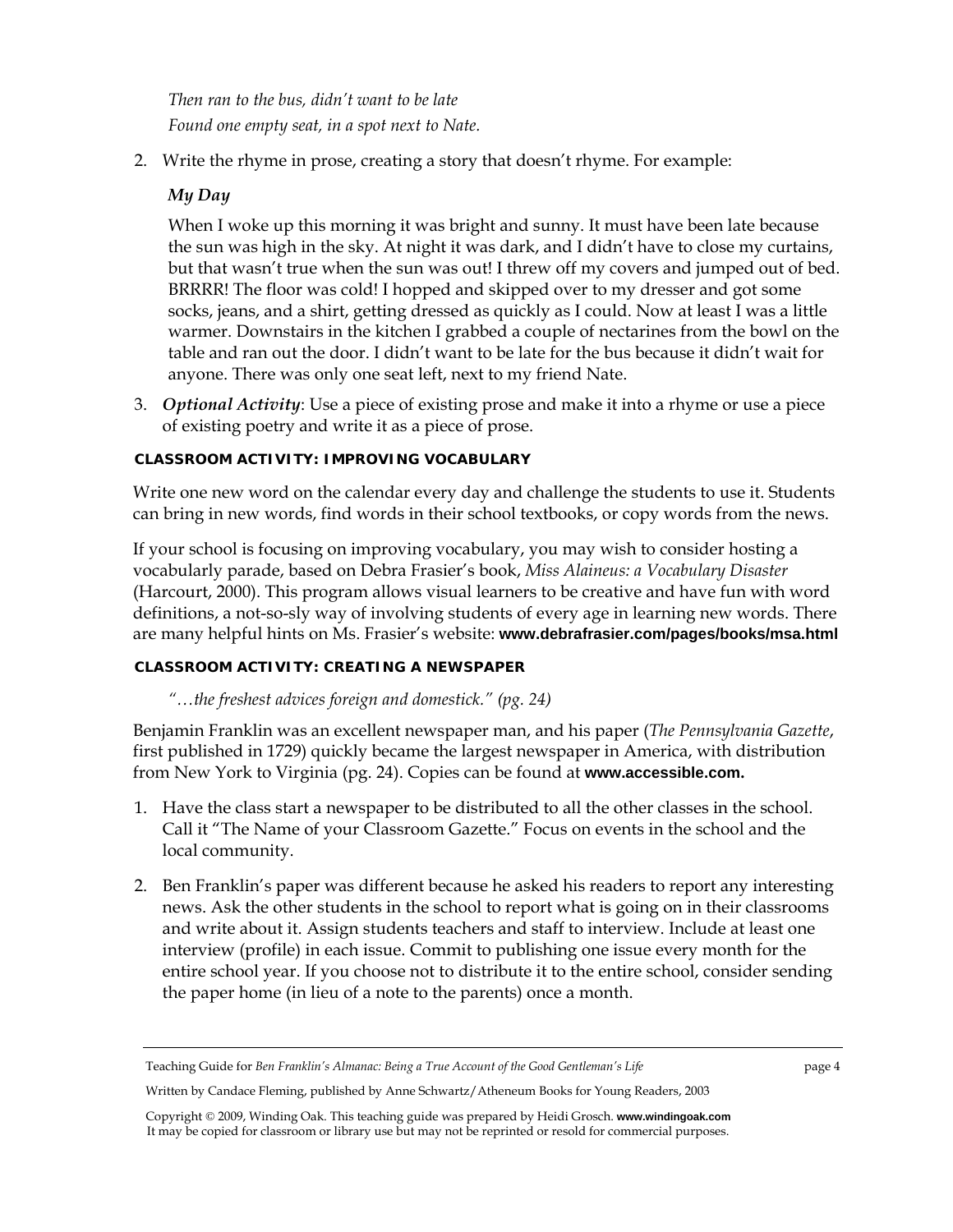3. *Optional Activity:* Ask a local reporter to come in to the class and talk about their job. Go visit a printing press.

The American Newspaper Association Foundation and the International Reading Association have joined to present you with wonderful resources to get you started: **www.naafoundation.org/CreatingAClassroomNewspaperNAA.pdf**

On page 35 of *Ben Franklin's Almanac,* his goals to live a virtuous life are outlined. Here is an updated version that may better apply to modern society and youth.

- 1. Temperance (Moderation): Eat only what you need so you are no longer hungry.
- 2. Silence (Listen): You don't always have to be the one talking.
- 3. Order: Everything has a place and a purpose.
- 4. Resolution (Self discipline): Do what you say you are going to do without complaining.
- 5. Frugality (Saving money): Don't buy things you don't need.
- 6. Industry (Work hard): Don't sit around being lazy, doing nothing.
- 7. Sincerity (Be kind): Think about what you say and treat others the way you would like them to treat you.
- 8. Justice (Be fair): Don't treat others unfairly and if you are mad at someone, let them explain themselves first.
- 9. Moderation: Instead of buying six new pairs of socks, buy two. Consider "darning" four pairs of your old socks to see if they might last longer.
- 10. Tranquility (Peace): Chill out; don't let things you can't control stress you out.
- 11. Cleanliness: Clean your room, brush your hair, put your stuff in an appropriate place.
- 12. Chastity (Make smart choices): Make smart choices about dating, love, and relationships that take into consideration your health, your emotions, and your future.
- 13. Humility: Don't always think you are the best; give other people a chance.

## **TAKING IT FURTHER: WHAT TO DO WITH THIS LIST**

Have the students keep a virtue notebook. Each week chose one or more of Franklin's "Virtue goals" to practice. Students should write down each virtue, then record incidents where they have tried to practice that virtue during the week. At the end of the project, discuss the process.

- Which of the "virtues" was the most difficult to practice?
- Did practicing them make any difference in your life or how you approached the people around you?

Teaching Guide for *Ben Franklin's Almanac: Being a True Account of the Good Gentleman's Life* page 5

Written by Candace Fleming, published by Anne Schwartz/Atheneum Books for Young Readers, 2003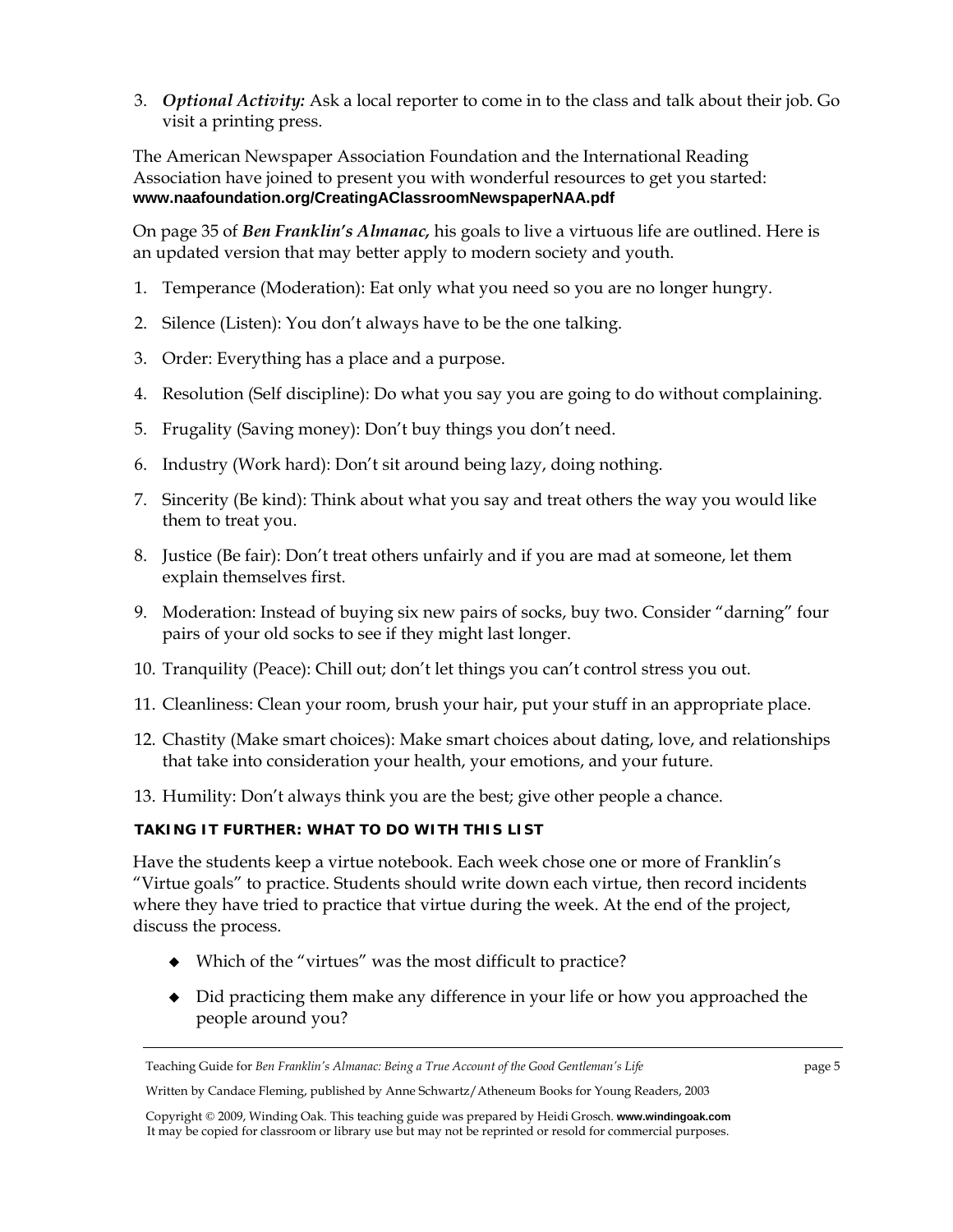- Do you think you will continue to practice any of these "virtues"?
- After discussing the process, have the students select one virtue and write an essay (1-2 pages) about an experience they had during the course of the project and why they think it is (or isn't) an important virtue to continue to practice.

## **CLASSROOM ACTIVITY: BEN'S SAYINGS AND PROVERBS**

*"These are scraps from the table of wisdom that will, if well digested, yield strong nouriashment to the mind."(pg. 27)* 

- 1. Divide the class into small groups. Assign each one a saying or proverb (see reproducible list).
- 2. Have each group discuss the saying or proverb and try to figure out what it means. Keep in mind that the students may interpret the saying or proverb differently than you do, and that is okay.
- 3. Have each group write one or two proverbs or sayings of their own with the same meaning.

## **For example:**

"He that is conscious of a stink in his breeches, is jealous of every wrinkle in another's nose."

A couple of interpretations: "If you know you have done something wrong you may notice that others think so too." *or* "If you think you someone else can do something better than you can, it feels like they are judging you."

New proverbs or sayings: "If you don't brush your hair, others will remind you" *or* "If you know you can't stack wood and your pile tips over, others will notice."

*The following page is a reproducible for your use in the classroom.* 

Teaching Guide for *Ben Franklin's Almanac: Being a True Account of the Good Gentleman's Life* page 6

Written by Candace Fleming, published by Anne Schwartz/Atheneum Books for Young Readers, 2003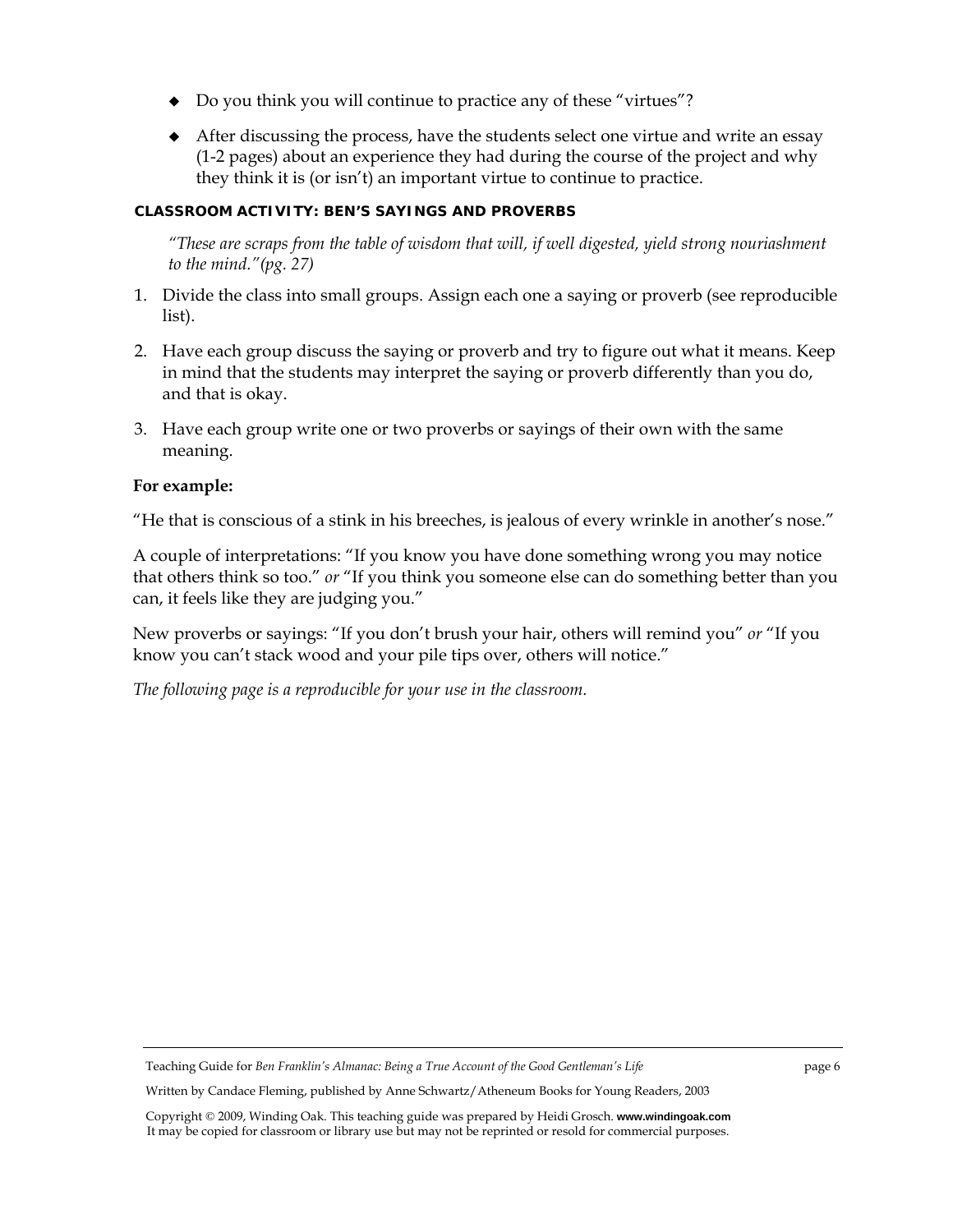## **SOME OF BENJAMIN FRANKLIN'S SAYINGS AND PROVERBS**

Note: Quotes taken from *Ben Franklin's Almanac* are followed by BFA and the page number. W&W refers to the book *Benjamin Franklin: Wit and Wisdom.* 

- Content makes poor Men rich; Discontent makes rich Men poor. (W&W, pg. 8)
- Genius without Education is like Silver in the Mine. (W&W, pg. 8)
- Example Keep thy shop, and thy shop will keep thee. (W&W, pg. 10)
- The poor Man must walk to get meat for his stomach, the rich man to get a stomach for his meat. (W&W, pg. 11)
- There is much difference between imitating a good man, and counterfeiting him. (W&W, pg. 13)
- Tart Words make no Friends: a spoonful of honey will catch more flies than a Gallon of Vinegar (W&W, pg. 19)
- ◆ The poor have little/Beggars none;/The rich too much/Enough not one. (W&W, pg. 26)
- ◆ Eating sour Pickles won't kill your Appetite. (W&W, pg. 44)
- ◆ Early to bed, early to rise, makes a man healthy, wealthy and wise (BFA, cover flap)
- Who is wise? He that learns from everyone. /Who is powerful? He that governs his passion. / Who is rich? He that is content. / Who is that? Nobody (BFA, p27)
- $\blacklozenge$  He who lies down with dogs, gets up with fleas (BFA, p27)
- ◆ Love your neighbor, but don't pull down your hedge. (BFA, p27)
- $\bullet$  Sally laughs at everything you say. Why? Because she has fine teeth. (BFA, p27)
- $\bullet$  God helps those who help themselves (BFA, p27)
- About the signing of the Declaration of Independence "We must all hang together, or most assuredly, we shall all hang separately." (BFA, p75)
- About the British sending troops to the colonies "It seems like setting up a [black]smith's forge in a magazine of gunpowder. (BFA, p64)
- A few months after signing the Constitution "in this world nothing can be said to be certain except death and taxes." (BFA p99)
- $\blacklozenge$  He who multiplies Riches multiplies Cares (W&W, p26)
- ◆ The Golden Age never was the present Age (W&W, p52)

Teaching Guide for *Ben Franklin's Almanac: Being a True Account of the Good Gentleman's Life* page 7

Written by Candace Fleming, published by Anne Schwartz/Atheneum Books for Young Readers, 2003

Copyright © 2009, Winding Oak. This teaching guide was prepared by Heidi Grosch. **www.windingoak.com**  It may be copied for classroom or library use but may not be reprinted or resold for commercial purposes.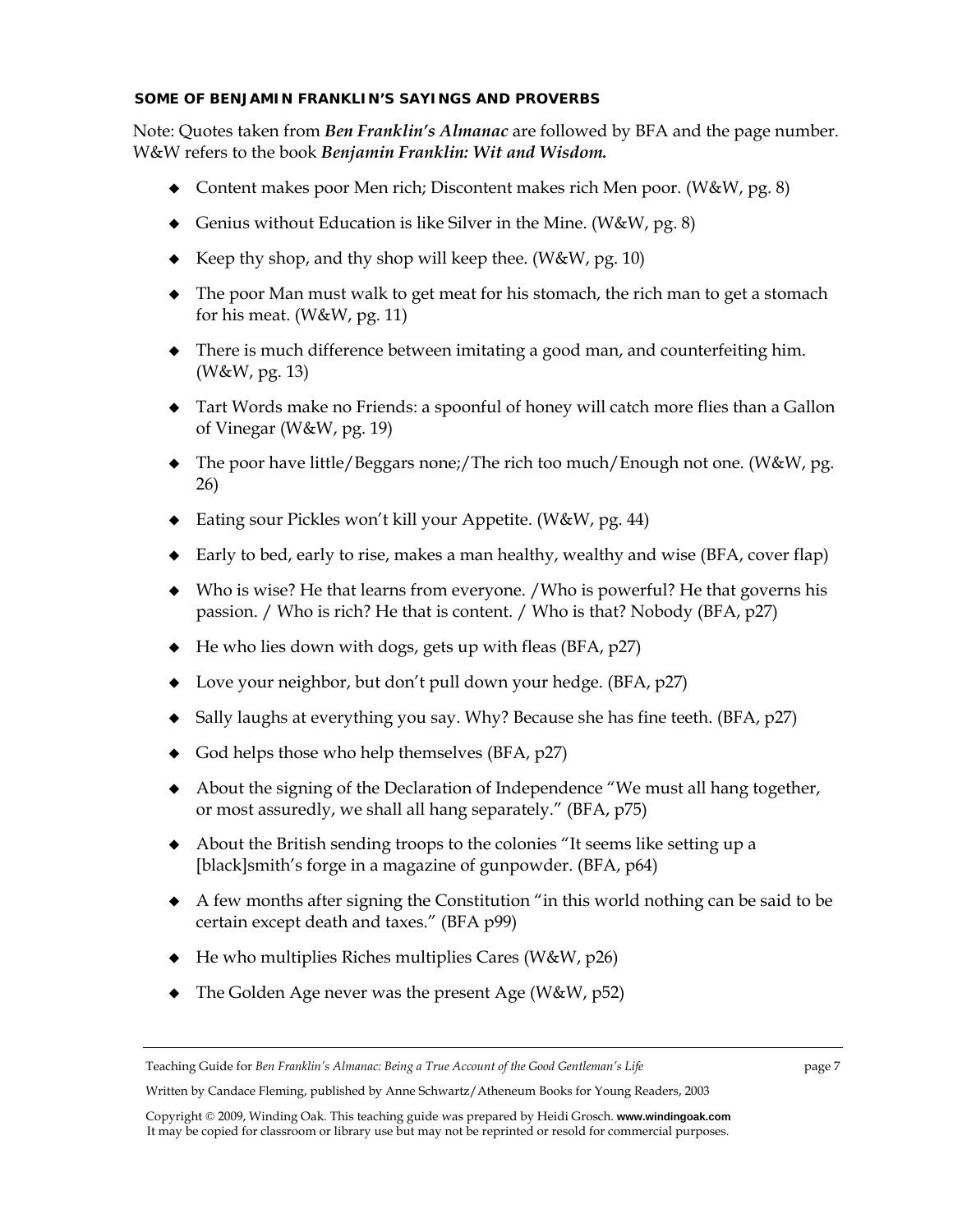# *What Good Shall I Do Today? Giving Back*

*"By helping your fellow citizen you not only improve mankind, but yourself as a man." (pg. 34)* 

Ben believed in giving back. He started a volunteer fire department and hospital, created the first lending library, and was instrumental in the beginning of home postal delivery. He was one of the first to both recognize the need to unite the original thirteen colonies and the potential of settling the "wild" American west.

# **CLASSROOM ACTIVITY: DONATING TIME AND/OR MONEY**

Your class or school can make a difference in today's world, just as Benjamin Franklin did during his lifetime. There are many organizations that are set up for groups to come and help. Check with your local food shelf about food donations. Some organization accept donations of winter coats, school supplies, or gently used books. Below are a few specific organizations to get you started.

**Kiva***,* an organization that provides opportunities to connect with and loan money to unique and small businesses in the developing world, helping the working poor make great strides towards economic independence. **www.kiva.org**

**Heifer International,** a humanitarian assistance organization that works to end world hunger and protect the earth. Through livestock, training, and "passing on the gift," Heifer has helped seven million families in more than 125 countries improve their quality of life and move toward greater self-reliance. Each participant in turn passes on the gift of animal offspring, training, or skills to another family in need. **www.heifer.org**

**Global Health Ministries,** an organization that provides funding for health care projects, scholarships and gathers and ships health care equipment and supplies to countries where such materials are not available or are very expensive. Website includes lesson plans, instructions on making bandages and midwife kits for countries overseas and volunteer ideas. **www.ghm.org**

**Feed My Starving Children,** an organization offering hope to the hungry around the world. In 2005, more than 75,000 volunteers—the majority under the age of 18—manually assembled 15 million meals for hungry children, helping to heal the world. Elementary, middle and high schools use FMSC to strengthen curriculum efforts focusing on citizenship, social service, asset building and other positive aspects of character development. **www.fmsc.org**

**Habitat for Humanity,** an organization dedicated to eliminating poverty housing worldwide. Since the founding in 1976, Habitat for Humanity has become a global leader in addressing substandard housing by helping more than 1,000,000 people of all races, faiths, and backgrounds have a simple, decent place to live. HFH has built or renovated more than 200,000 homes throughout the world. **www.habitat.org**

**Toys for Tots,** sponsored by the United States Marines. There are many other toy drives, look for local sponsors in your area. **www.toysfortots.org**

Teaching Guide for *Ben Franklin's Almanac: Being a True Account of the Good Gentleman's Life* page 8

Written by Candace Fleming, published by Anne Schwartz/Atheneum Books for Young Readers, 2003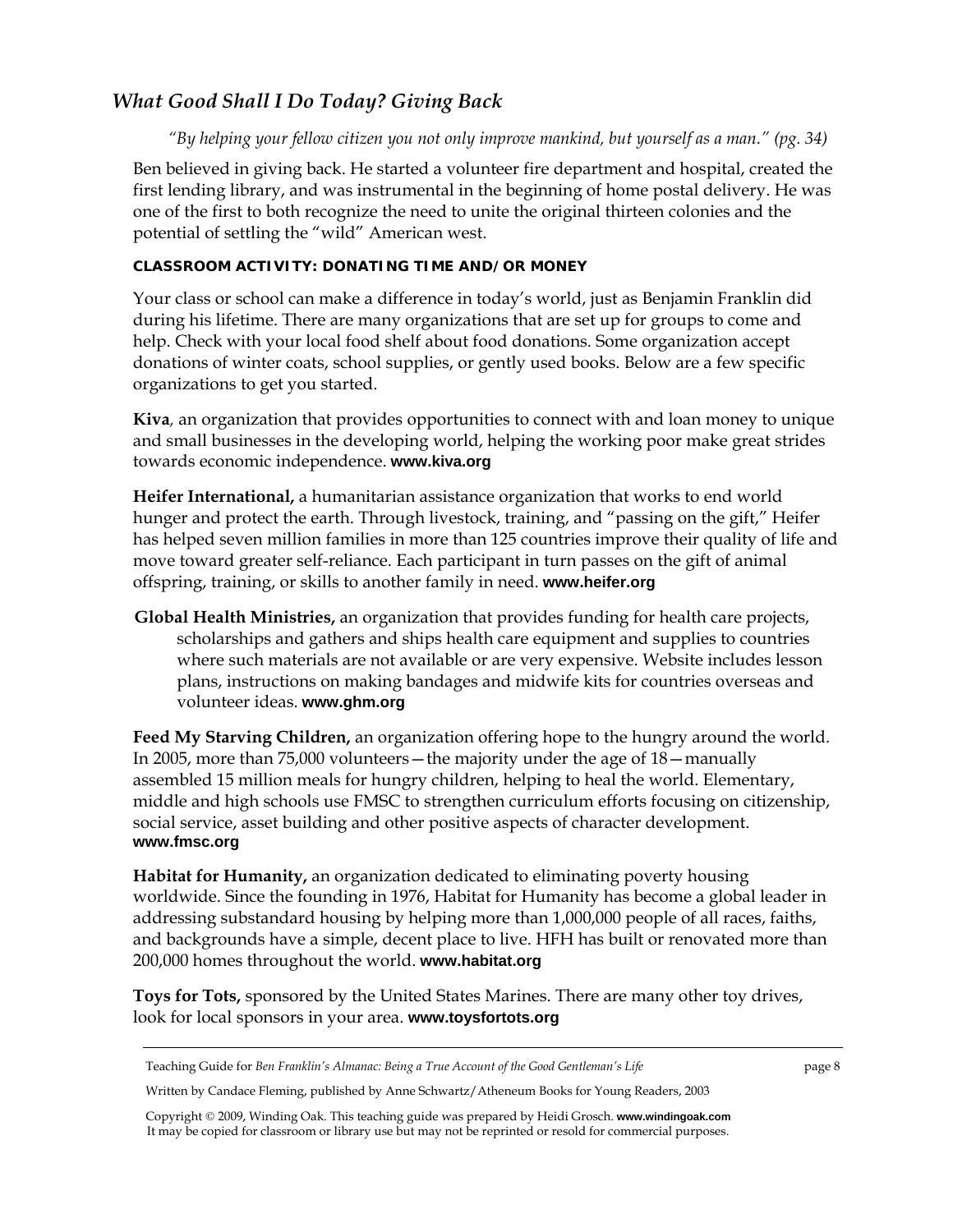# *Science and Inventions*

*"As we enjoy great advantages from the invention of others, we should be glad of an opportunity to serve others by any invention of ours." Benjamin Franklin,* Autobiography*, 1771 (pg. 46)* 

Ben Franklin was always thinking about how things could work better or differently. Here is a list of some of his inventions, discoveries, or scientific experiments:

- Wood burning stove using iron plates to direct the heat into the room (now called the "Franklin Stove") (pg. 48)
- Observing ant behavior and discovering that they have a language all their own (pg. 48)
- $\blacklozenge$  Lightning rods (pg. 53)
- Mapping the gulf stream in Atlantic Ocean (pg. 54)
- Bifocals (pg. 56)
- Planting willow trees (pg. 57)
- Discovering sources of lead poisoning (pg. 57)
- $\bullet$  Swimming flippers (pg. 57)
- $\triangleleft$  Electro shock therapy (pg. 57)
- ◆ First indoor plumbing in America (pg. 19)
- Magic Squares (pg. 47)
- $\blacklozenge$  Leyden jar electrostatic machine (the precursor to the modern-day generator) (pg. 49)
- Electricity (key and kit experiment) (pg. 51)

# **CLASSROOM ACTIVITY: WRITING EXERCISE**

- 1. Select one of Ben Franklin's inventions, discoveries, or experiments from the list
- 2. Research the subject as thoroughly as you can.
	- $\leftrightarrow$  How is it used in today's world?
	- How has the invention, discovery, or experiment changed from Franklin's time to your own time?
	- $\blacklozenge$  How has it changed the way we live our lives today?
	- Was Benjamin Franklin the only one to have made this discovery?
	- How was his discovery received or used in his time?

Written by Candace Fleming, published by Anne Schwartz/Atheneum Books for Young Readers, 2003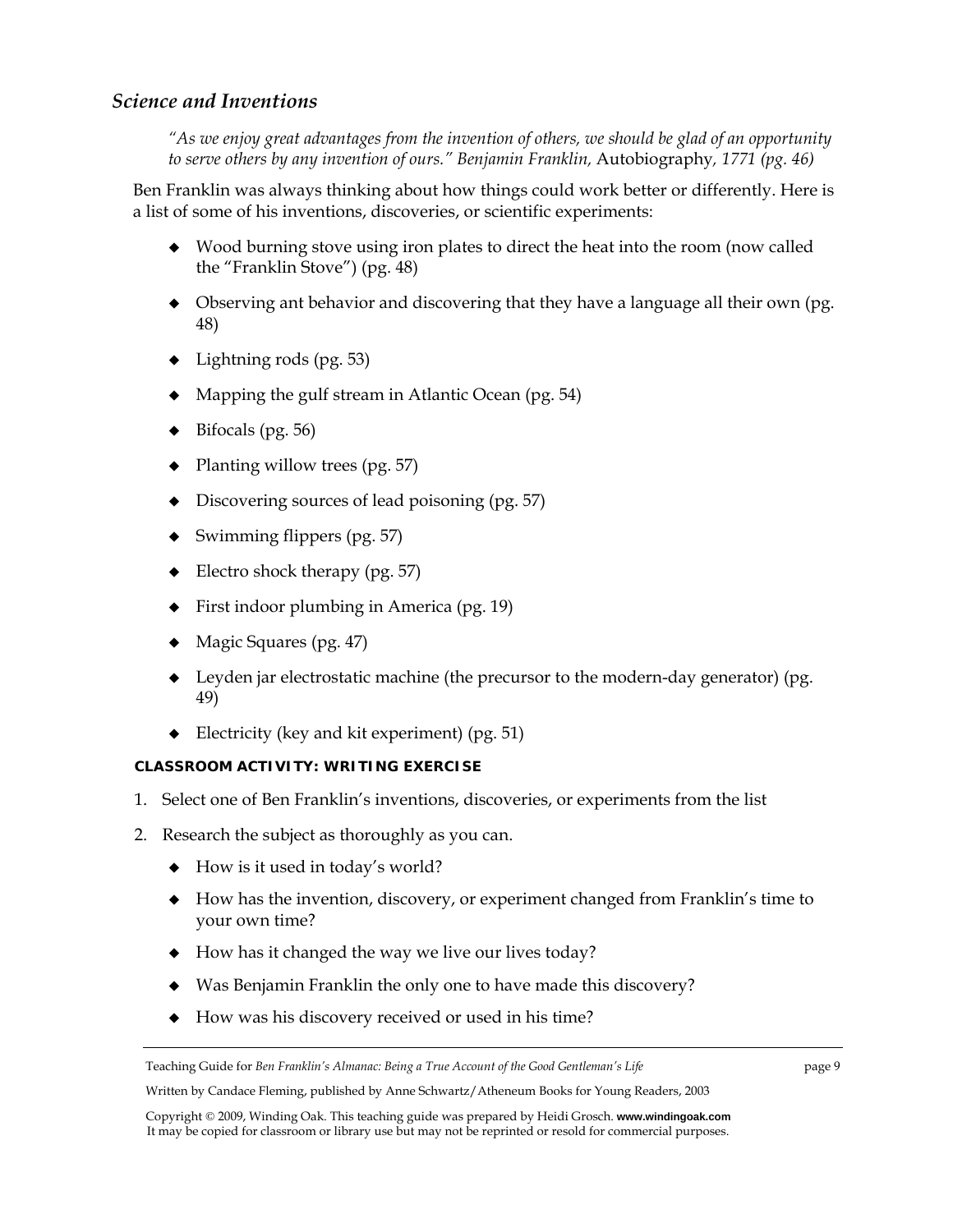3. Write a 1-2 page essay about your research, structured so that you begin with Benjamin Franklin's invention, discover, or experiment and end with how it is used today.

### **CLASSROOM ACTIVITY: MUSIC**

A master of a number of musical instruments including the violin, harp, and guitar, Benjamin Franklin also invented an instrument in 1761, the glass armonica (pg. 54). It used open glass jars filled with different amounts of water to make sounds.

1. *Option One*: Fill glass bottles or jars with different amounts of water. Test the sound by blowing over the top of the bottle. Arrange the bottles in order of sound from lowest to highest, making note of the amount of water used in each bottle or jar. Try playing a familiar tune like "Row, Row, Row Your Boat" or "Happy Birthday." Experiment to see how much water it takes to raise the pitch of each bottle by one whole note. Note your findings. Write directions so that someone else can replicate your experiment.

Teachers, take a look at this water bottle xylophone: **www.philtulga.com/water.html** 

Make use of a musical staff to compose a song using your water bottles.

2. *Option Two*: Fill drinking glasses with different amounts of water. Test the sound by running a wet finger around the rim of the glass. Arrange the drinking glasses in order of sound from lowest to highest. Try playing a familiar tune like "Row, Row, Row Your Boat" or "Happy Birthday."

# *Benjamin Franklin: The Politician*

*"Equal liberty is the birthright of all men." (p101)* 

# **CLASSROOM ACTIVITY: WRITING AN EDITORIAL**

*"If you would not be forgotten, as soon as you are dead and rotten, either write things worth the reading, or do things worth the writing." Benjamin Franklin,* Poor Richard's Almanack*, 1738 (pg. 22)* 

The French got involved in the American Revolution (the war for independence from England) partially because Ben Franklin asked them to (pg. 78-93). Thanks to his advocacy, the French helped the Americans win the war. If fact, in the end, there were twice as many French soldiers as American soldiers. This teaches us a valuable lesson: if you have a problem with something and don't say anything about it, it can't change.

- 1. Discuss as a class what an editorial is. (An editorial is an article, typically short, that expresses an opinion or point of view.)
- 2. Look at examples from your local newspaper.
- 3. Discuss the following questions:
	- What is something that you think needs to be changed in your school, your town, or your country?

Written by Candace Fleming, published by Anne Schwartz/Atheneum Books for Young Readers, 2003

Teaching Guide for *Ben Franklin's Almanac: Being a True Account of the Good Gentleman's Life* page 10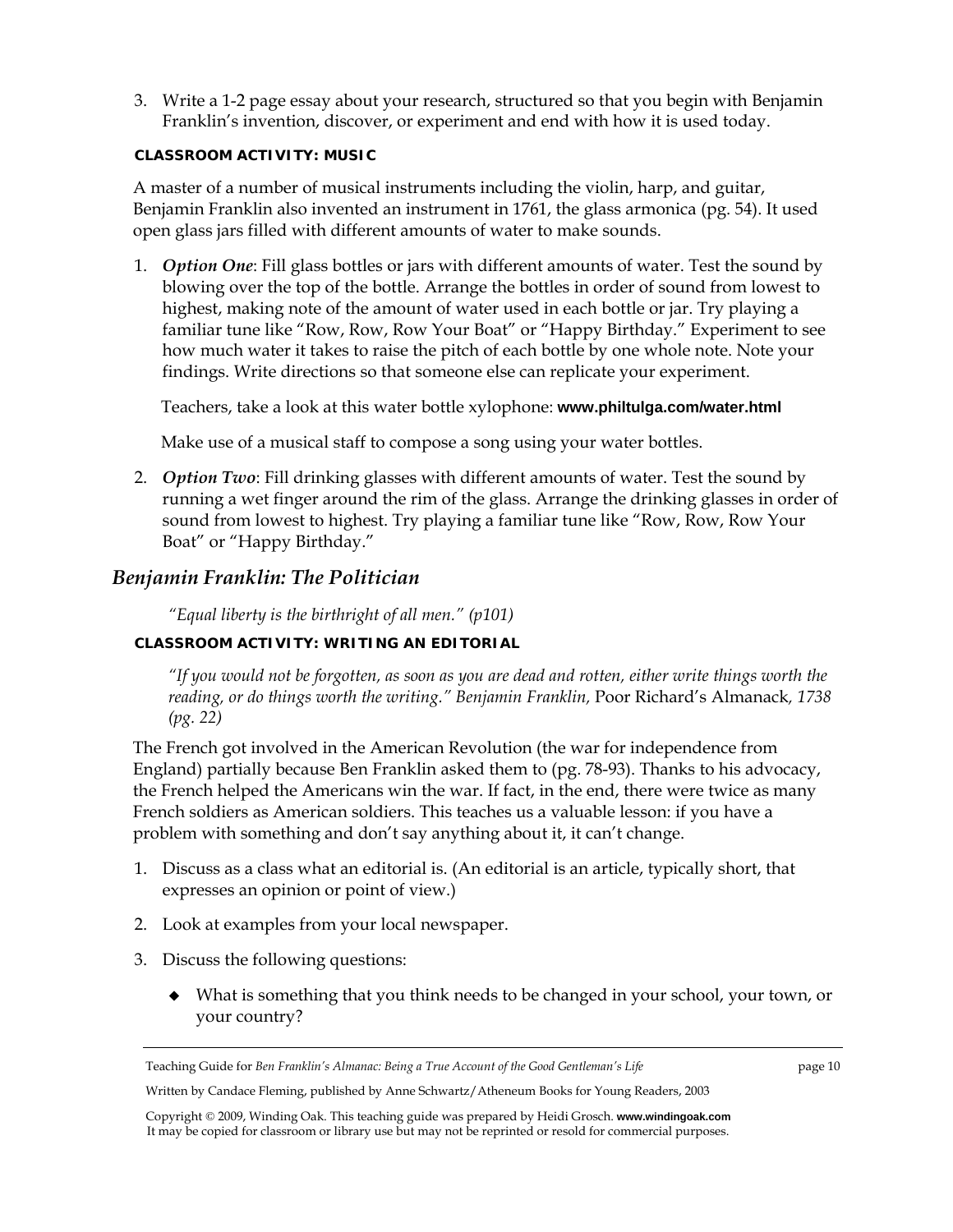- What can you do about it?
- 4. Have students write their own editorials about an issue raised in the discussion questions.
- 5. If appropriate, send the editorials to a student or local newspaper, or compile them as a publication to be read by other students in the school. Remind students to write clearly about the issue(s) and to give sound arguments why and how policies should be changed.

## **CLASSROOM ACTIVITY: EDITORIAL CARTOONS**

Benjamin Franklin also created political cartoons (pg. 77). One of his most famous is a picture of a snake cut into pieces (each labeled with the initials of a colony) and the words "Join, or die. There are a number of lesson plans already on the web to get you started, and the Association of Editorial Cartoonists is a good place to start. **www.nieonline.com/aaec/cftc.cfm**

### **CLASSROOM ACTIVITY: REVIEWING THE BRANCHES OF GOVERNMENT AND THE PREAMBLE TO THE CONSTITUTION**

Benjamin Franklin was the only one of our founding fathers to sign all four of the major documents in early American history: The Declaration of Independence (1776), the Treaty of Alliance (1778), the Treaty of Paris (1783), and the Constitution of the United States (1787). He also was the person to suggest the two parts of Congress, the House of Representatives and the Senate (pg. 98).

- 1. Review the branches of government. Ben's Guide for Kids/U.S. Government **bensguide.gpo.gov/3-5/government/branches.html** is a good website to get you started.
	- Legislative Branch—raise taxes, pass laws
	- Executive Branch—led by President, carry out laws, conduct foreign affairs
	- Judicial Branch—system of courts, decide whether or not government and states act legally
- 2. Discuss why we have both the House of Representatives and the Senate. Talk about who your local politicians are. If possible, have someone come in and talk to the class or take a field trip to your local government building.
- 3. Schoolhouse Rock has added a catchy tune to the Preamble of the Constitution, making it easy and fun to learn.
	- ◆ See it on YouTube www.youtube.com/watch?v=Q\_TXJRZ4CFc
	- Lyrics and more about Schoolhouse Rock **www.schoolhouserock.tv/Preamble.html**

Written by Candace Fleming, published by Anne Schwartz/Atheneum Books for Young Readers, 2003

Copyright © 2009, Winding Oak. This teaching guide was prepared by Heidi Grosch. **www.windingoak.com**  It may be copied for classroom or library use but may not be reprinted or resold for commercial purposes.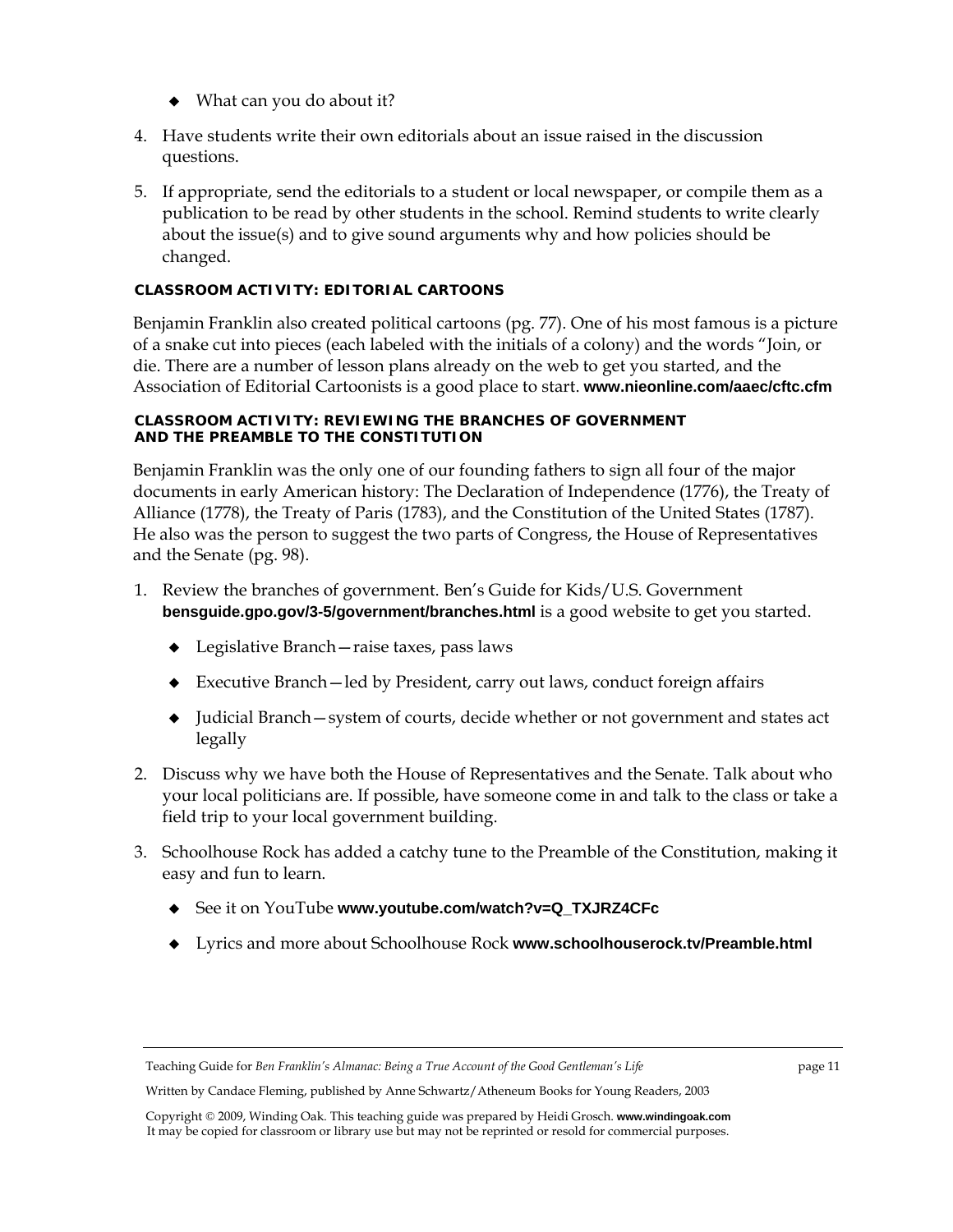# *Companion Books and Resources for the Classroom*

 *"Life, like a dramatic piece, should not only be conducted with regularity, but should finish handsomely. Being now in the last act, I begin to cast about for something fit to end with… I am very desirous of concluding on a bright point." Ben Franklin in a letter to George Whitfield, 1756 (pg. 94)* 

There is an extensive list of resources on pages 106–115 of *Ben Franklin's Almanac*, including sites for more information about Benjamin Franklin.

### **READING AND WRITING**

*Benjamin Franklin: Wit and Wisdom*, Peter Pauper Press, Inc.

- *A Teen's Guide to Getting Published: Publishing for Profit, Recognition and Academic Success* by Jessica Dunn and Danielle Dunn, Prufrock Press, 2006
- *People Writing Down the Days: 365 Creative Journaling Ideas for Young People* by Lorraine M. Dahlstrom, Free Spirit Publishing;, 2000
- **www.emints.org/ethemes/resources/S00001200.shtml** (a great site on how to write newspaper articles with many links for teachers, information on standards, and exercises targeted at specific grade levels.)
- **www.loc.gov/loc/cfbook/one-book.html** (Library of Congress One Book reading promotion lists communities across the USA who are reading one book together)

#### **EDITORIAL CARTOON WEB LESSON PLANS**

#### **www.cagle.com/teacher**

**slo.neric.org/cartoons/intro-slo.htm** 

**712educators.about.com/cs/edcartoons/a/edcartoons.htm** 

#### **bms.westport.k12.ct.us/lmc/PolCartoons.htm**

*Adam Canfield of the Slash,* Michael Winerip, Candlewick Press, 2005

*Dr. Seuss Goes to War: The World War II Editorial Cartoons of Theodor Seuss Geisel,* Richard H. Minear, introduction by Art Spiegelman, the New Press, 2001

## **NEWSPAPER SITES – CREATING A CLASS NEWSPAPER**

**www.ilovethatteachingidea.com/ideas/010424\_creating\_a\_class\_newspaper.htm** 

**www.readwritethink.org/lessons/lesson\_view.asp?id=249** 

**www.williamstownps.vic.edu.au/students/english/newspaper.htm**

#### **INTERVIEWING TECHNIQUES/HOW TO CONDUCT AN INTERVIEW**

#### **media.nasaexplores.com/lessons/03-053/5-8\_1.pdf**

Teaching Guide for *Ben Franklin's Almanac: Being a True Account of the Good Gentleman's Life* page 12

Written by Candace Fleming, published by Anne Schwartz/Atheneum Books for Young Readers, 2003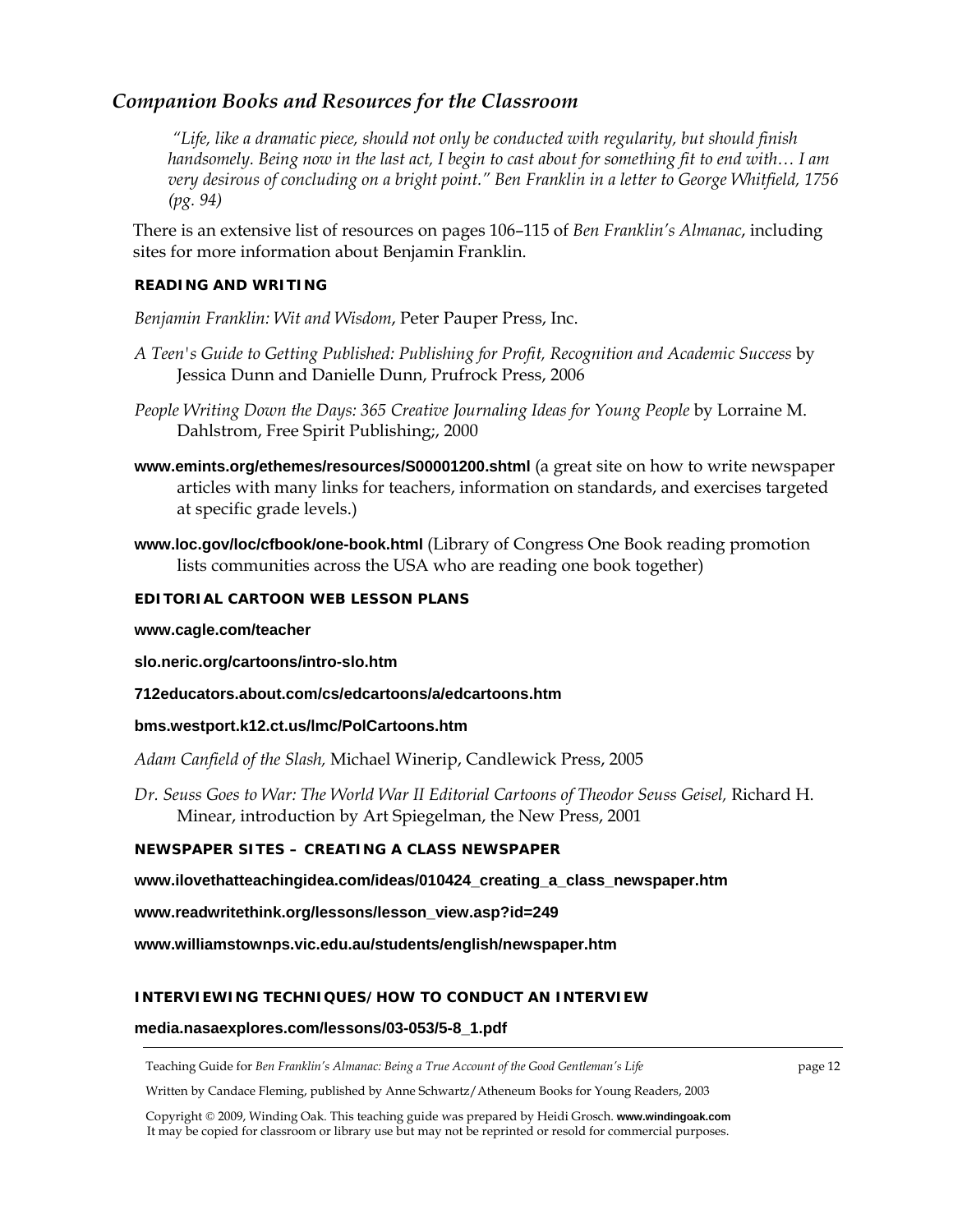### **www.louisianavoices.org/Unit2/edu\_unit2\_lesson2.html**

#### **www.readwritethink.org/lessons/lesson\_view.asp?id=17**

#### **www.timeforkids.com/TFK/teachers/minilessons/wr/0,28171,1672007,00.html**

#### **SIMPLE SCIENCE EXPERIMENTS**

- *The Ben Franklin Book of Easy and Incredible Experiments: A Franklin Institute Science Museum Book*, Franklin Institute Science Museum, Cheryl Kirk Noll, Wiley, 1995
- *The Everything Kids' Science Experiments Book: Boil Ice, Float Water, Measure Gravity-Challenge the World Around You!* (Everything Kids Series) Tom Robinson, Adams Media, 2001
- *Pop Bottle Science,* Lynn Brunelle, Workman Publishing Company; Book and Access edition, 2004
- Science in Seconds for Kids: Over 100 Experiments You Can Do in Ten Minutes or Less, Jean Potter, Jossey-Bass, 1995
- *65 Simple Science Experiments with Everyday Materials*, E. Richard Churchill, Louis V. Loeschnig, Muriel Mandell, illustrated by Frances Zweifel, Black Dog & Leventhal Publishers, 1997

#### **eosweb.larc.nasa.gov/EDDOCS/franklin.html**

**www.schoolhouserock.tv (fireworks, electricity)** 

**www.surfnetkids.com/science\_experiments.htm** 

#### **SCIENCE FAIRS**

**www.all-science-fair-projects.com/** 

**www.school.discoveryeducation.com/sciencefaircentral/** 

**www.scifair.org/** 

#### **DESTINATION IMAGINATION**

#### **www.idodi.org**

Destination imagination is a creative problem solving organization for youth and adults designed to foster creative and critical thinking, develop teamwork and leadership skills, and nurture research and inquiry skills

## **THE REVOLUTIONARY WAR**

- *George vs. George: The Revolutionary War as Seen by Both Sides*, Rosalyn Schanzer, National Geographic Children's Books, 2004
- *Liberties Legacy: Our Celebration of the Northwest Ordinance and the United States Constitution*, Ohio Historical Society (ISBN 0-87758-020-0), 1987-88

Written by Candace Fleming, published by Anne Schwartz/Atheneum Books for Young Readers, 2003

Teaching Guide for *Ben Franklin's Almanac: Being a True Account of the Good Gentleman's Life* page 13